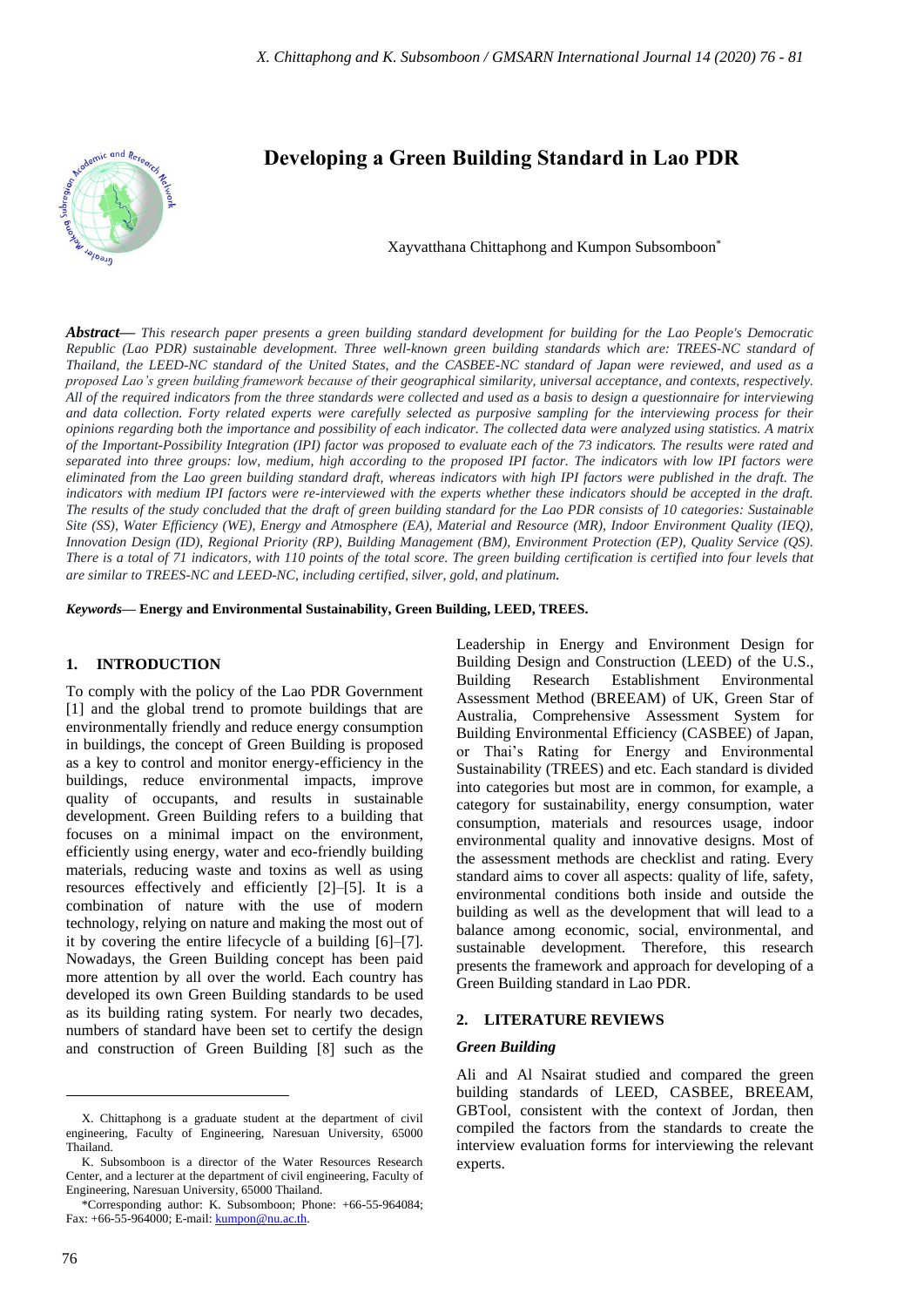|                                      | <b>TREES</b>                                                                                                                                                                                        | <b>LEED</b>                                                                                                                                                                              | <b>CASBEE</b>                                                                                                                                                         |
|--------------------------------------|-----------------------------------------------------------------------------------------------------------------------------------------------------------------------------------------------------|------------------------------------------------------------------------------------------------------------------------------------------------------------------------------------------|-----------------------------------------------------------------------------------------------------------------------------------------------------------------------|
| Country                              | Thailand                                                                                                                                                                                            | <b>USA</b>                                                                                                                                                                               | Japan                                                                                                                                                                 |
| Version                              | New<br>Construction -<br>2013                                                                                                                                                                       | New<br>Construction<br>$-2009$                                                                                                                                                           | New<br>Construction<br>$-2014$                                                                                                                                        |
| Develope<br>r                        | (TGBI-Thai<br>Green<br><b>Building</b><br>Institute)                                                                                                                                                | 1993 by the<br><b>United States</b><br>of America<br>Green<br><b>Building</b><br>Council<br>(USGBC)                                                                                      | $2001$ by<br>Japan<br>Sustainable<br><b>Building</b><br>Consortium<br>(JSBC)                                                                                          |
| Criteria<br>used in<br>measurin<br>g | - Building<br>Management<br>- Site and<br>Landscape<br>- Water<br>- Energy &<br>Atmosphere<br>- Materials<br><b>&amp;Resources</b><br>- Indoor<br>Environmenta<br>1<br>Environmenta<br>1 Protection | - Sustainable<br>Site<br>- Energy $\&$<br>Atmosphere<br>- Water<br>- Materials<br><b>&amp;Resources</b><br>- Indoor<br>Environment<br>al Quality<br>- Innovation<br>- Region<br>Priority | - Indoor<br>Environment<br>- Outdoor<br>Environment<br>on Site<br>- Quality of<br>Service<br>- Energy<br>- Resources<br>and<br>Materials<br>- Off-site<br>Environment |
| Level                                | - Innovation<br>The Rating is<br>divided into<br>four level:<br>30 to 37 -<br>Certified<br>38 to 45 -<br>Silver<br>$46 \text{ to } 60$ -<br>Gold<br>61 to $85 -$<br>Platinum                        | The Rating is<br>divided into<br>four level:<br>40 to 49 -<br>Certified<br>50 to 59 -<br>Silver<br>60 to 79 -<br>Gold<br>80 to 110 -<br>Platinum                                         | The Rating<br>is divided<br>into five<br>level:<br>$Poor = C$<br><b>Rather Poor</b><br>$=$ B<br>$Good = B+$<br>Very Good $=$<br>A<br>$Excellent =$<br>S               |

**Table 1. Description of TREES, LEED, and CASBEE**

After taking the factors that have passed the expert opinion to determine the weight to find the proportion, the details and results have been drafted as standard in Jordan [9]. Adegbile studied and compared the 7 green building standards include BREEAM, CASBEE, GREEN GLOBES, GREEN STAR, HK-BEAM, IGBC Green Homes, and LEED, then surveying the opinions of Nigerian stakeholders in order to obtain a green building benchmark the environment of Nigeria. Based on the survey results, the LEED is well suited to Nigeria because of allowing building owners to easily monitor building performance [10]. Moussa and Farag used

LEED-NC as a tool to investigate and analyze construction projects in 25 different Middle East countries to determine if the standard will work. The results of the study showed that 5 countries (United Arab Emirates, Saudi Arabia, Israel, Egypt, and Oman) have scored well and are likely to pass the LEED-NC benchmark [11].

This paper summarizes the development of green building standards in Lao PDR, based on the context of Thai's Rating for Energy and Environmental Sustainability (TREES) [12]. TREES is expected to be a benchmark for green building standards in Lao PDR since both countries share similar of geographical features: climate, society and culture. However, TREES has been influenced and under the context from the concept of green building standards LEED of the United States, which are universally accepted and widely accepted throughout the world, whereas many countries refer to LEED [13]–[15]. CASBEE of Japan has the right ideas in its own contexts, such as earthquakes and the building of structures that are resistant to lose, as Japan is often confronted with such problems [16]. Cultural distinctions have their own unique requirements, so the standard concepts of TREES, LEED and CASBEE are appropriate for drafting green building standards of Laos. Details of TREES, LEED, and CASBEE standard were summarized as shown in Table 1.

# *Comparison TREES, LEED and CASEBEE*

The assessment and proportion of each of the standards contained in Fig.1 have similar requirements in many respects, in particular the similarly TREES and LEED green building standards covering sustainable site, water efficiency energy, materials and resources, indoor environmental quality, environment protection, and innovation design. CASBEE has similar categories of assessments, but has added some categories such as indoor environment, quality of service, outdoor environment on site, energy, resources and materials, and off-site environment.

#### **Comparison TREES LEED and CASBEE**

**Quality Service Environment Protection Building Management** Regional **Innovation Design Indoor Environment Quality** Material and Resource Energy and Atmosphere Water Efficiency Sustainable Site



**Fig.1. Comparison of TREES, LEED and CASBEE.**

# **3. METHODOLOGY**

This section presents a qualitative survey in the area where the interviews of interested persons or those who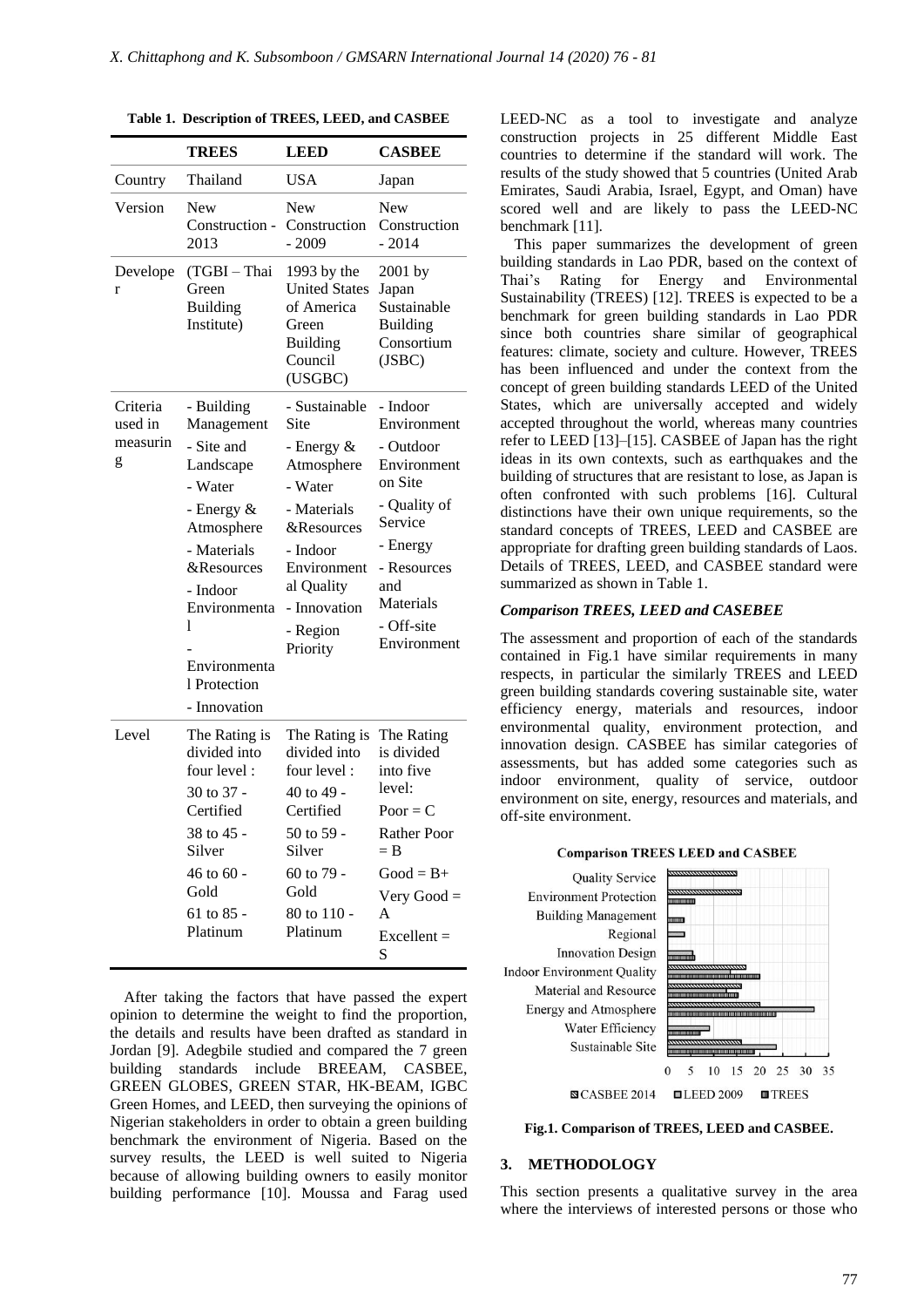understand about green building in Lao PDR are clearly conducted and carefully selected as a purposive sampling for interviewing process.

# *Collection of Indicator and Regulation*

This research applies the regulation of three standards - LEED, TREES, and CASBEE as the major concepts which collectors gradually collect indicators and information details, evaluation and certification criterion, and analyze the differences in each regulation standard in order to design the structured interview. If there is any identical regulation, it will be chosen only one indicator. Moreover, there are some considerable literature reviews and relevant laws in order to add more regulation for the proper country condition besides the regulation of three standards above.

# *Interview Designing and data collection*

The questionnaire is divided into two parts including 1) basic information of respondent - original divisions and working experiences and 2) opinions on level of importance and level of possibility for each indicator or regulation divided as 3 rating scale (high:3, moderate:2, and low:1). Data collection and interviewing process were distributed and collected during October – December 2017. Forty related experts were carefully selected as a purposive sampling for interviewing process comprising government officers, lecturers from the National University of Laos, and architects and engineers from private sectors.

# *Analysis Method*

The Important-Possibility Integration (IPI) factor is proposed by using a matrix diagram adopt from the risk matrix analysis approach, to analyze the level of important and possibility integration factors for each indicator. Each indicator was measured by using statistical mean in two factors: level of importance and level of possibility. These two factors were combined or integrated by using the proposed 3x3 "IPI factor" matrix as shown in Fig.2. The IPI factors were categorized into three levels: high, medium, low. The high IPI factor showed that most experts agreed that it is very important and very possible for that indicator. The medium IPI factor showed that most experts feel that it is moderately important and possible. The low IPI factor showed that most experts agreed that it is less important and less possible for that indicator. IPI factor can be calculated from the equation (1) as shown

$$
IPI factor = (\overline{X} \text{ Importance}) \cdot (\overline{X} \text{ Possibility}) \tag{1}
$$

where:

IPI factor: Importance-Possibility Integration factor

 $\overline{X}$  Importance: Statistical mean of important level for each indicator

 $\overline{X}$  Possibility: Statistical mean of possibility level for each indicator.

|                                           |                   |                | Importance (X) |                |             |
|-------------------------------------------|-------------------|----------------|----------------|----------------|-------------|
|                                           |                   |                | Low            | Medium         | <b>High</b> |
|                                           |                   |                |                | 2              | 3           |
|                                           | Low               | 1              |                | $\overline{2}$ | 3           |
| Possibility<br>$\frac{\overline{a}}{(x)}$ | Medium            | $\overline{2}$ | $\overline{2}$ |                | 6           |
|                                           | High              | 3              | 3              | 6              | 9           |
|                                           |                   |                |                |                |             |
|                                           | <b>Score</b>      |                | $\leq 2.99$    | $3.00 - 5.99$  | $\geq 6.00$ |
|                                           | <b>IPI</b> Factor |                | Low            | Medium         | High        |

**Fig.2. Importance-Possibility Integration (IPI) Factor.**

The level of acceptance of the IPI factor were rated, and categorized into three levels: green, yellow, and red zone as shown in Table 2. All 73 indicators were rated by IPI factor whether each indicator should be included in the standard.

**Table 2. Level of Acceptance of the IPI Factor**

| Level           | Zone           | <b>Meaning</b>                                                                                                                |
|-----------------|----------------|-------------------------------------------------------------------------------------------------------------------------------|
| $\geq$<br>6.00  | Green<br>Zone  | Experts considered that indicator<br>was very important and very<br>possible. It should be included in<br>the standard.       |
| $3.00-$<br>5.99 | Yellow<br>Zone | Experts considered that indicator<br>was moderately important and<br>possible. It should be evaluated by<br>the expert again. |
| 2.99            | Red<br>Zone    | Experts considered that indicator<br>was less important and less<br>possible. It should not be included<br>in the standard.   |

# *Re-interviewing Process for Indicator with Medium IPI Factor*

Since, the medium IPI factor showed that most experts feel that it is moderately important and possible. Therefore, all indicators with medium IPI factor were reinterviewed by the experts whether or not the indicator should be accepted. If more than 50 percent of respondents agreed to accept, that indicator would be considered as accepted. If less than 50 percent of respondents accepted, that indicator would be considered as rejected.

# **4. RESULTS AND DISCUSSION**

# *Results*

According to the statistical mean from the overall 73 indicators as shown Table 3, Fifty-five indicators were considered as regulation with high IPI factor inwhich experts considered that indicators are very important and possible. These 55 indicators should be included as regulations in the Lao PDR Green Building Standard. Eighteen indicators were considered as regulation with medium IPI factors inwhich experts considered that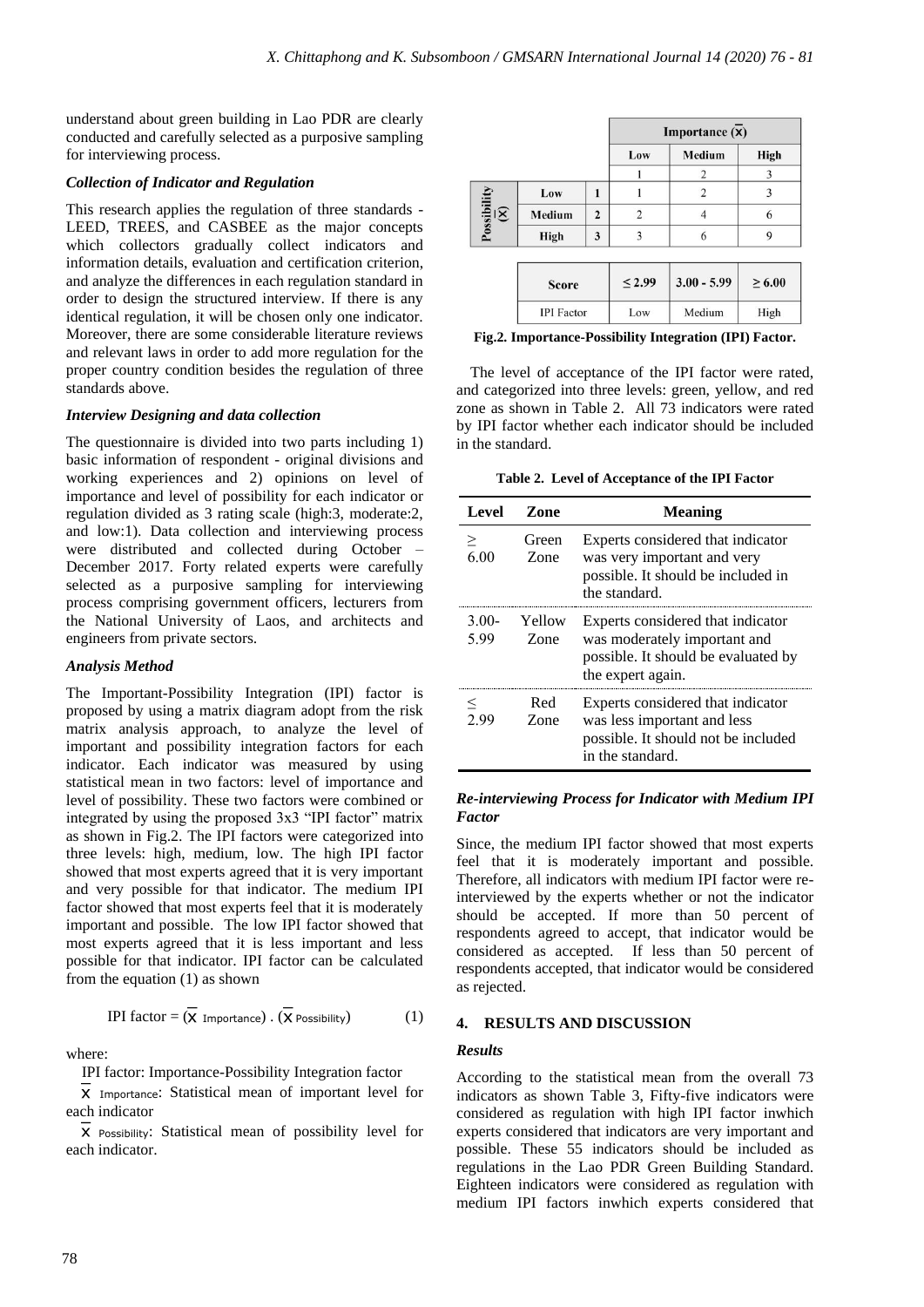indicators are moderately important and possible. These 18 indicators were re-interviewed with the same 40 experts whether or not these indicators should be considered and accepted as regulations in the standard. After re-interviewing process, sixteen indicators were accepted and considered as regulations but two indicators which are:  $SS(8)$  and BM(1) were rejected and cut-off.

#### **Table 3: Assessment Categories and Indicators**

| <b>Assessment Categories and Indicators</b>                                          |                                                        |  |  |  |
|--------------------------------------------------------------------------------------|--------------------------------------------------------|--|--|--|
| <b>Sustainable Site (SS) 15</b>                                                      |                                                        |  |  |  |
| SS (1)-construction Activity<br><b>Pollution Prevention</b>                          | SS (9)-Site Development,<br>Protect or Restore Habitat |  |  |  |
| SS (2)-Site Selection                                                                | SS (10)-Maximize Open<br>Space                         |  |  |  |
| SS (3)- Development Density<br>and Community Connectivity                            | SS (11)-Storm water Design,<br><b>Quantity Control</b> |  |  |  |
| SS (4)-Brownfield<br>Redevelopment                                                   | SS (12)-Storm water Design,<br><b>Quality Control</b>  |  |  |  |
| SS (5)-Public Transportation<br>Access                                               | SS (13)-Heat Island Effect<br>,Non-Roof                |  |  |  |
| SS (6)-Bicycle Storage and<br><b>Changing Rooms</b>                                  | SS (14)-Heat Island Effect<br>,Roof                    |  |  |  |
| SS (7)-Low-Emitting and<br><b>Fuel-Efficient Vehicles</b>                            | SS (15)-Light Pollution<br>Reduction                   |  |  |  |
| SS (8)- Parking Capacity                                                             |                                                        |  |  |  |
| <b>Water Efficiency (WE) 4</b>                                                       |                                                        |  |  |  |
| WE (1)-Water Use<br>Reduction, 20% Reduction                                         | WE (3)-Innovative<br>Wastewater Technologies           |  |  |  |
| WE (2)-Water Efficient<br>Landscaping                                                | WE (4)-Water Reduction                                 |  |  |  |
| <b>Energy and Atmosphere (EA) 7</b>                                                  |                                                        |  |  |  |
| EA (1)-Minimum energy<br>efficiency                                                  | EA (5)-Enhanced<br>Refrigerant Management              |  |  |  |
| EA (2)-Optimize Energy<br>Performance                                                | EA (6)-Measurement and<br>Verification                 |  |  |  |
| EA (3)-On-Site Renewable<br>Energy                                                   | EA (7)- Green Energy                                   |  |  |  |
| EA (4)-Enhanced<br>Commissioning                                                     |                                                        |  |  |  |
| <b>Material and Resource (MR) 9</b>                                                  |                                                        |  |  |  |
| MR (1)-Storage and<br>Collection of Recyclables                                      | MR (6)-Recycled Content                                |  |  |  |
| MR (2)-Building Reuse                                                                | MR (7)-Regional Materials                              |  |  |  |
| MR (3)-Building Reuse,<br>Maintain 50% of Interior Non-<br><b>Structural Element</b> | MR (8)-Rapidly Renewable<br>Material                   |  |  |  |
| MR (4)-Construction Waste<br>Manage, Divert 50% form<br>Disposal                     | MR (9)-Certified Wood                                  |  |  |  |
| MR (5)-Material Reuse                                                                |                                                        |  |  |  |

Throughout the research process, it can be concluded that the Lao PDR Green Building Standard comprises of

71 indicators.

| <b>Indoor Environment Quality (IEQ) 18</b>                               |                                                                    |  |  |  |
|--------------------------------------------------------------------------|--------------------------------------------------------------------|--|--|--|
| IEQ (1)-Minimum IAQ<br>Performance                                       | IEQ (10)-Low-Emitting<br>Material, Composite Wood<br>and Agrifiber |  |  |  |
| IEQ (2)-Tobacco Smoke<br>Control                                         | IEQ (11)-Pollutant Source<br>Control                               |  |  |  |
| IEQ (3)-Outdoor Air Delivery<br>Monitoring                               | IEQ (12)-Comfort-Indoor<br>lighting                                |  |  |  |
| IEQ (4)-Increased Ventilation                                            | IEQ (13)-Thermal Comfort,<br>Design                                |  |  |  |
| IEQ (5)-Construction IAQ<br>Management Plan ,During<br>Construction      | IEQ (14)-Thermal Comfort,<br>Verification                          |  |  |  |
| IEQ (6)-Construction IAQ<br>Management Plan , Before<br>Occupancy        | IEQ $(15)$ --Daylight                                              |  |  |  |
| IEQ (7)-Low-Emitting<br>Material, Adhesives, and<br>sealants             | IEQ $(16)$ - view                                                  |  |  |  |
| IEQ (8)-Low-Emitting<br>Material, Paint and Coating                      | IEQ (17)-Thermal Comfort,<br>Control of Systems                    |  |  |  |
| IEQ (9)-Low-Emitting<br>Material, Carpet Systems                         | IEQ (18)-Control of<br>Systems, Lighting                           |  |  |  |
| <b>Innovation Design (ID) 1</b>                                          |                                                                    |  |  |  |
| ID (1)- Innovation Design                                                |                                                                    |  |  |  |
| <b>Regional Priority (RP) 2</b>                                          |                                                                    |  |  |  |
| RP (1)-Regional Priority                                                 | RP (2)-Local characteristics<br>and appearance                     |  |  |  |
| <b>Building Management (BM) 3</b>                                        |                                                                    |  |  |  |
| BM (1)-Public relations                                                  | BM (3)-Monitoring and<br>Evaluation                                |  |  |  |
| BM (2)-Manuals and Training                                              |                                                                    |  |  |  |
| <b>Environment Protection (EP) 4</b>                                     |                                                                    |  |  |  |
| EP (1)-less environmentally-<br>friendly chemicals in the fire<br>system | $EP(3)$ -glass outside the<br>building                             |  |  |  |
| EP (2)-Placing position air                                              | EP (4)-.Install electric                                           |  |  |  |
| cooling                                                                  | gauges for wastewater                                              |  |  |  |
| treatment<br><b>Quality Service (QS) 10</b>                              |                                                                    |  |  |  |
| QS (1)-Allocation                                                        | QS (6)-Decoration                                                  |  |  |  |
| QS (2)-Information and                                                   | QS (7)-Design                                                      |  |  |  |
| Systems                                                                  | <b>Considerations Maintenance</b>                                  |  |  |  |
| QS (3)-Barrier-free Design                                               | QS (8)-Maintenance                                                 |  |  |  |
| QS (4)-Width and good view                                               | QS (9)-Earthquake<br>resistance                                    |  |  |  |
| QS (5)-Comfortable corner<br>and refreshing space                        | QS (10)-Earthquake Relief<br>and Vibration                         |  |  |  |

# *Overview of Laos Green Building Standard*

The Lao PDR Green Building Standard assessment categories are shown in Figure 3 comprising of 10 categories with respected to their proportion including Energy and Atmosphere (EA), Sustainable Site (SS), and Indoor Environment Quality (IEQ), Material and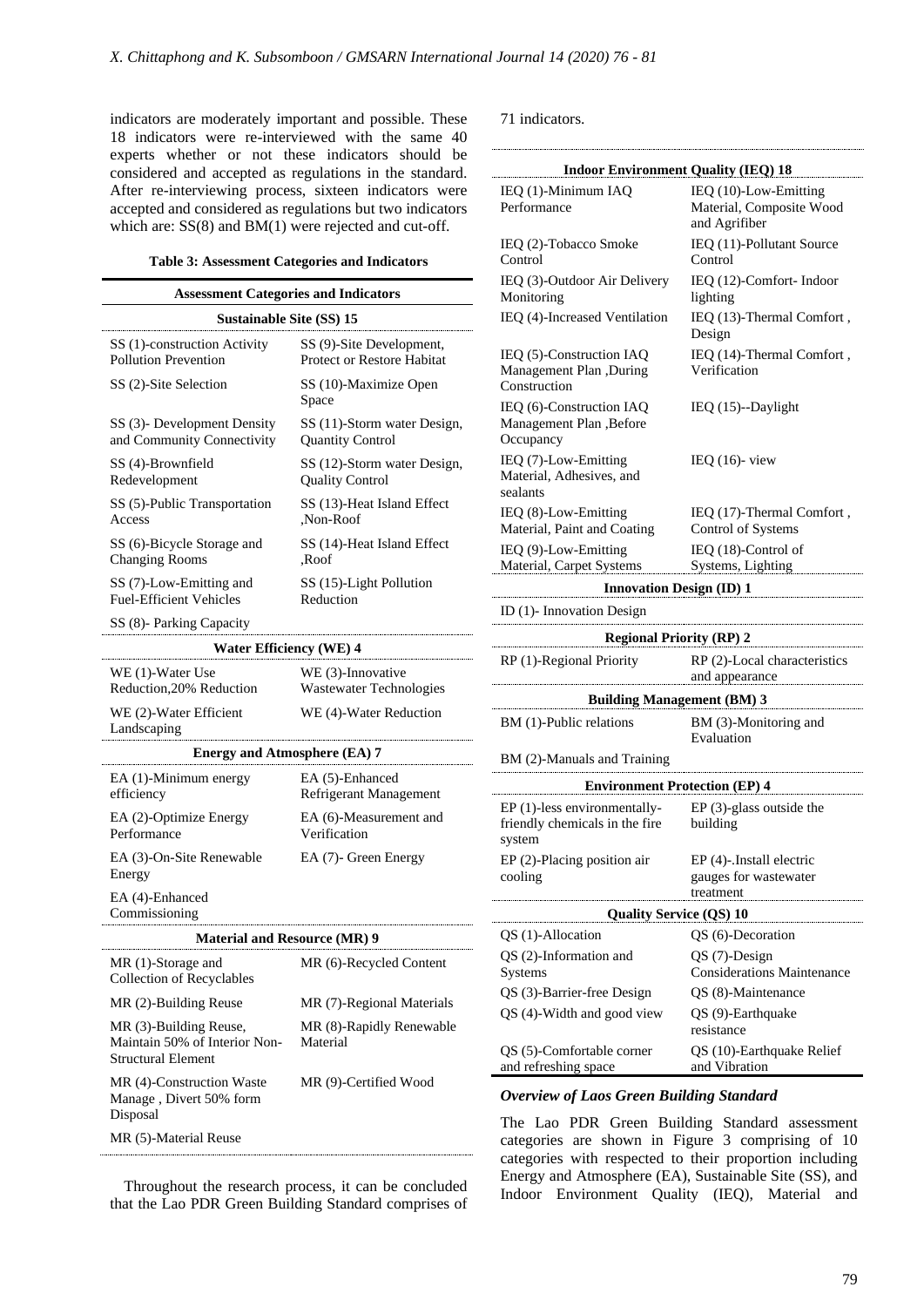Resource (MR), Quality Service (QS), Water Efficiency (WE), Environment Protection (EP), Building Management (BM), Innovation Design (ID), and Regional Priority (RP), respectively. There are total of 71 indicators, with 110 points of total score.

**Overview of Lao PDR Green Building Standard** 



**Figure 3. Overview of Lao PDR Green Building Standard.**

**Table 4: Proposed Lao PDR Green Building Rating System**

| <b>Lao PDR Green Building Rating System</b> |          |                            |  |
|---------------------------------------------|----------|----------------------------|--|
| Category                                    | Score    | level                      |  |
| Sustainable Site                            | 17 Point | Platinum 80<br>above       |  |
| Water Efficiency                            | 7 Point  | $60 -$<br>Gold<br>79 point |  |
| Energy                                      | 35 Point | Silver $50 -$<br>59 point  |  |
| Material and Resource                       | 14 Point | Certified 40 -<br>49 point |  |
| <b>Indoor Environment</b><br>Quality        | 17 Point |                            |  |
| <b>Innovation Design</b>                    | 1 Point  |                            |  |
| Regional priority                           | 2 Point  |                            |  |
| <b>Building Management</b>                  | 2 Point  |                            |  |
| Environment<br>Protection                   | 4 Point  |                            |  |
| <b>Quality Service</b>                      | 11Point  |                            |  |

Details of indicators for each assessment categories are shown in Table 3. It was summarized in Figure 3. Sustainable Site (SS) consists of 14 indicators, with 17 points (15.45%). Water Efficiency (WE) consists of 4 indicators, with 7 points (6.36%). Energy and Atmosphere (EA) consists of 7 indicators, with 35 points (31.82%). Material and Resource (MR) consists of 9 indicators, with 14 points (12.73%). Indoor Environment Quality (IEQ) consists of 18 indicators, with 17 points (15.45%). Innovation Design (ID) consists of 1 indicators, with 1 points (0.91%). Regional Priority (RP) consists of 2 indicators, with 1 points (0.91%). Building Management (BM) consists of 2 indicators, with 3 points (2.73%). Environment Protection (EP) consists of 4 indicators, with 4 points (3.64%). Quality Service (QS) consists of 10 indicators, with 11 points (10%).

### *Level of Assessment*

The checklist was used as a tool similarly to TREES and LEED standards. Some indicators were required as prerequisites and mandatory. All of prerequisites were required to pass before the following indicators can be rated as credits. Rating system for each indicator for their credits equals to 1 point.

The green building certification is certified into 4 levels that are similar to TREES-NC and LEED-NC, including certified, silver, gold, and platinum as shown in Table 4.

#### **5. CONCLUSIONS**

This research developed the Lao PDR Green Building Standard for building. Three well-known green building standards which are: TREES-NC standard of Thailand, the LEED-NC standard of the United States, and the CASBEE-NC standard of Japan were reviewed, and used as a framework. Seventy-Three indicators were collected and used as a basis to design a questionnaire for interviewing and data collection. Forty related experts were carefully selected as purposive sampling for the interviewing process. The level of importance and possibility for each indicator were surveyed and analyzed by using statistical mean. A matrix of IPI factor was proposed to evaluate indicators. The results were rated and separated into three groups: low, medium, high according to their IPI factors. The indicators with low IPI factors were eliminated from the draft, whereas indicators with high IPI factors were published. The indicators with medium IPI factors were re-interviewed with the same experts whether these indicators should be accepted in the draft. The results of the study concluded that the draft of Lao PDR Green Building Standard consists of 10 categories: Energy and Atmosphere (EA), Sustainable Site (SS), and Indoor Environment Quality (IEQ), Material and Resource (MR), Quality Service (QS), Water Efficiency (WE), Environment Protection (EP), Building Management (BM), Innovation Design (ID), and Regional Priority (RP). There are a total of 71 indicators, with 110 points of the total score. The green building certification is certified into four levels including certified, silver, gold, and platinum.

#### **REFERENCES**

[1] Ministry of Energy and Mines Laos PDR. (2016). *National Policy on Energy Saving and Conservation of the Lao People's Democratic Republic,* Retrieved August 19, 2017 from the World Wide Web: http://www.mpwt.gov.la/lo/news-lo/ministry-newslo/1558-energy-saving